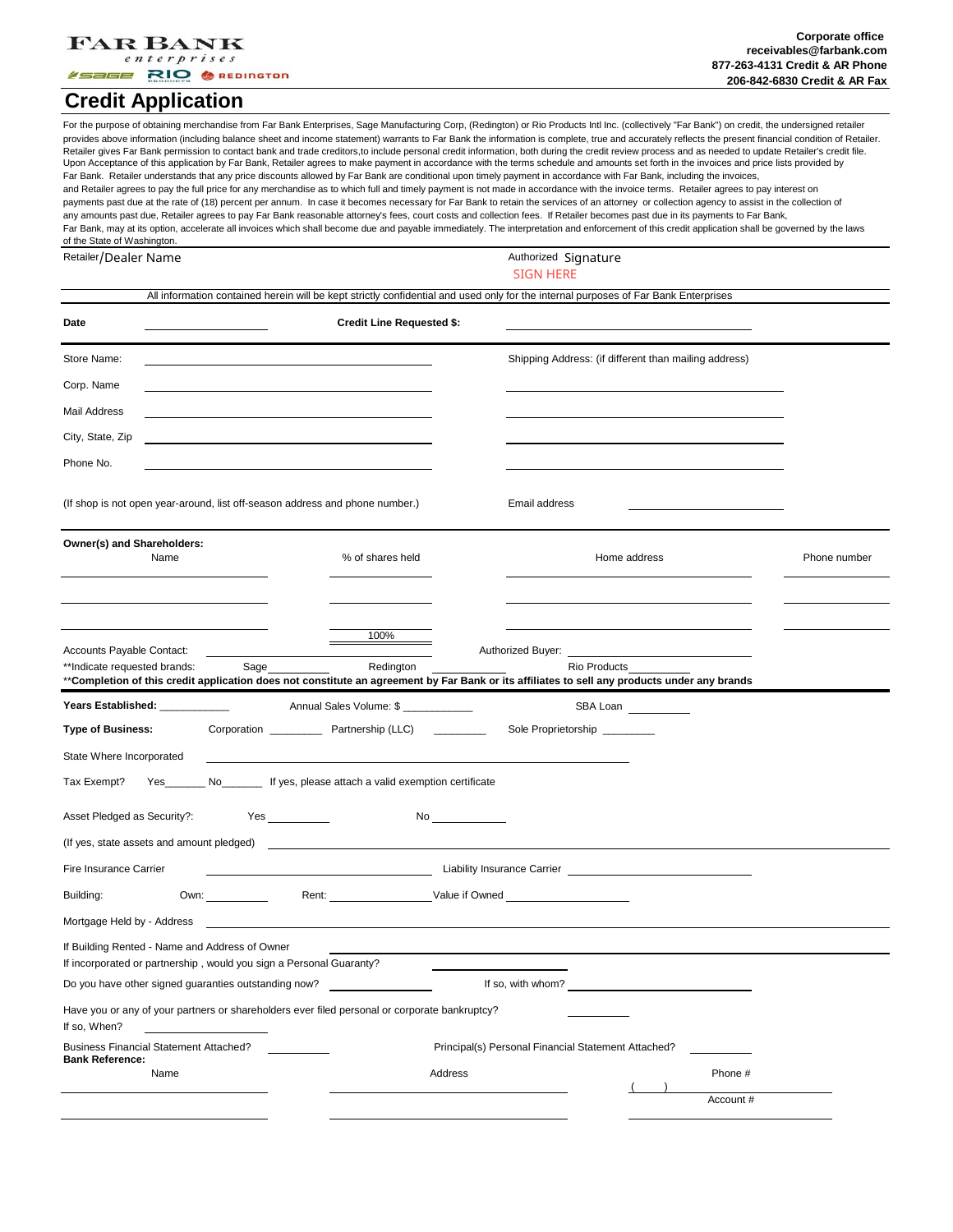# **FAR BANK**

 $\sqrt{e}$ nterprises



**Corporate office** 

**[recei](mailto:receivables@farbank.com)vables@farbank.com**

**877-263-4131 Credit & AR Phone**

**206-842-6830 Credit & AR Fax**

## **Trade References**

Company Name: Doing Business as:

Please list any companies with whom you have established credit.

\*\*Please provide complete addresses, phone numbers, contact email, and fax numbers.

| Name    | <b>Email Address</b> |       | Fax |       |  |
|---------|----------------------|-------|-----|-------|--|
| Address | City                 | State | Zip | Phone |  |
| Name    | <b>Email Address</b> |       | Fax |       |  |
| Address | City                 | State | Zip | Phone |  |
| Name    | Email Address        |       | Fax |       |  |
| Address | City                 | State | Zip | Phone |  |
| Name    | <b>Email Address</b> |       | Fax |       |  |
| Address | City                 | State | Zip | Phone |  |

### **List of companies with whom we exchange credit information. Please check those with which you have established credit.**

| <b>ABEL REELS</b>         | ST. CROIX               |                          | <b>REC COMPONENTS</b>      |
|---------------------------|-------------------------|--------------------------|----------------------------|
| <b>LAMSON</b>             | <b>GALVAN FLY REELS</b> |                          | TIBOR REEL CORPORATION     |
| <b>FILSON CORPORATION</b> | <b>ORVIS</b>            |                          | <b>COLUMBIA SPORTSWEAR</b> |
| <b>ROSS REELS</b>         | <b>NAUTILUS REELS</b>   |                          | SIMMS FISHING PRODUCTS     |
| <b>G-LOOMIS</b>           | CORTLAND                |                          | ROYAL WULFF PRODUCTS       |
| <b>WINSTON RODS</b>       | DAN BAILEY'S            | $\overline{\phantom{a}}$ | <b>BLACK DIAMOND</b>       |
| <b>SCOTT FLY RODS</b>     | <b>PATAGONIA</b>        |                          | RAJEFF SPORTS              |
| <b>UMPQUA</b>             |                         |                          |                            |